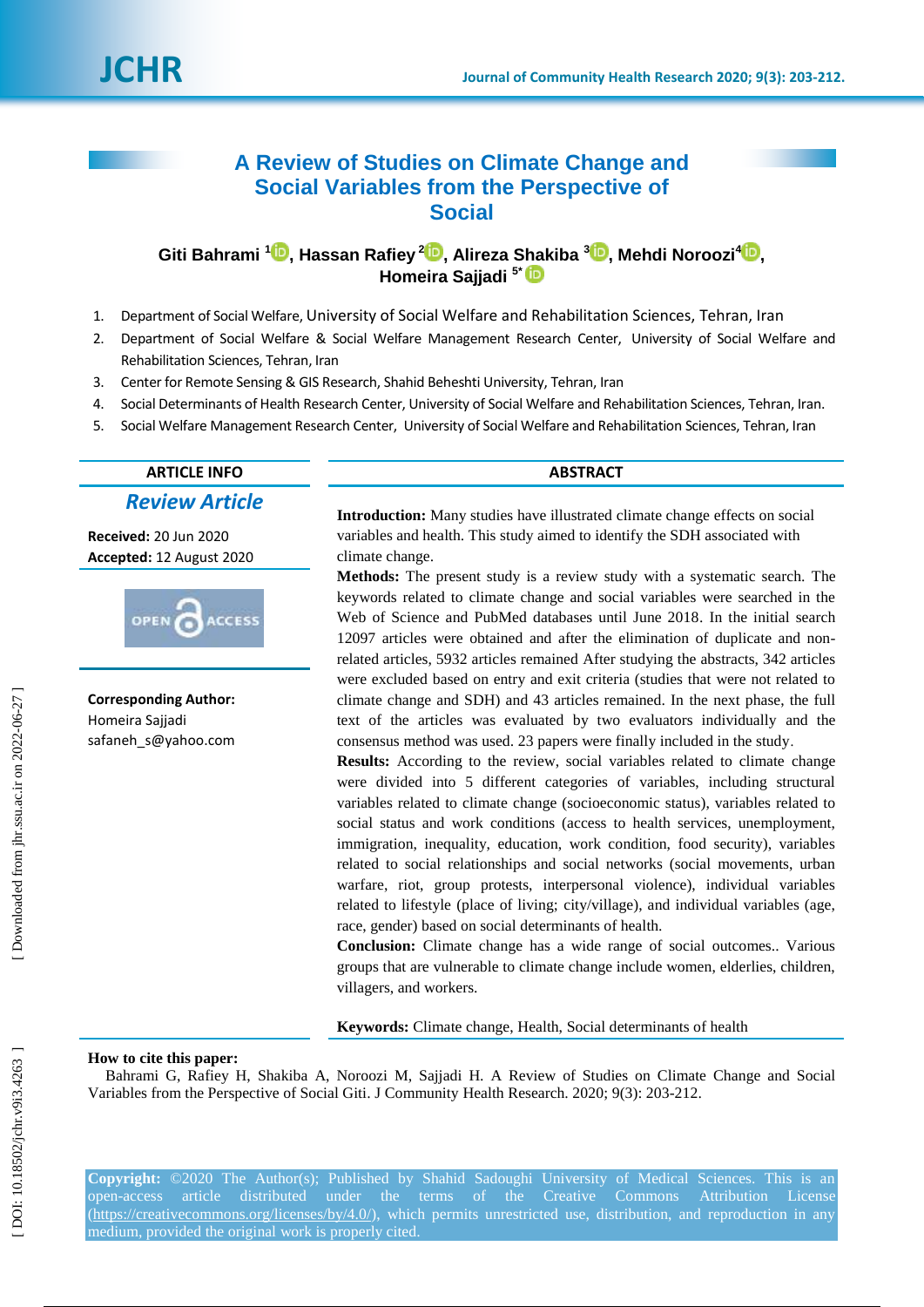## **Introduction**

Climate is referred to as the average patterns of meteorological elements such as temperature, humidity, etc according to seasonal and temporal conditions (1). According to the UNFCCC (United Nations Framework Convention on Climate Change ) definition, climate change is referred to as any change in the climate that has been directly or indirectly made by human activity or naturally (2, 3). As reported by the Intergovernmental Panel on Climate Change (IPCC), the temperature of earth, sea levels , and greenhouse gas emissions have increased significantly between 1980 and 2000 (4). The average temperature of earth has increased between  $1.4^{\circ}$  and  $5.8^{\circ}$  C in the current century (5), and IPCC reports the occurrence of climate events such as heatwave, flood , and drought will increase in the current century (6). Global climate change has become a major challenge for human societies. On the other hand, changes in the quality of climate and the ecology will have implications for human health (7). Epidemiological evidence suggests that climate change and health are interconnected (8). World Health Organization (WHO) estimates, in 2012, 12.6 million deaths (23% of the world's total mortality) were related to environmental factors, many of which were affected by climate change (9) .

The social determinants of health (SDH) are the economic and social conditions that influence individual and group differences in health status (10) . Many studies indicate climate change affects social variables and health through social determinants of health (SDHs) (11 -15). These social variables determine vulnerability towards climate change (9). Therefore, even if we are not able to control climate change, we need to reduce the vulnerability of societies towards it. Vulnerability refers to the degree of danger and inability of geophysical, biological , and socio economic systems in overcoming the negative effects of climate change (16).

Bjarnadottir et al. (2011) have examined the vulnerability to climate change based on demographic characteristics of populations. The result showed that age and gender play a role in vulnerability to climate change so that older people and women are more vulnerable (17). Another study by Cattaneo et al. (2016) have found that place of residence influences the vulnerability. Based on the result of this study, living in rural or marginalized areas affects the severity of climate change impact and increases its severity (18). Furthermore, reduction in farmland, horticultural , and livestock production can reduce the income of farmers and workers of these sectors, reduce permanent and seasonal migration, and increase food price and unemployment. (19) . Although hot temperatures increase aggression by directly increasing feelings of hostility and indirectly increasing aggressive thoughts. Results of Anderson et al (2020) show that global warming trends may well increase violent -crime rates (20). Another review study by Karki et al (2020) found that farmers worldwide have been experiencing changes in climate mainly regarding rising temperature s, unpredictable and reduced rainfall (21).

Many social variables seem to be related to climate change (22). This study, by identifying social variables influenced by climate change, will be beneficial for policymakers to identify vulnerable groups and social risks of climate change in the future, given the country's susceptibility to climate change. So, this study aimed to identify the SDH associated with climate change using a review method.

## **Method s**

This is a review study with a systematic search. After conducting a regular search through databases, the potential articles were evaluated and screened, and those that had the entry criteria were included in the final study. Search for articles was conducted in June 2018. For the regular search, first , the keywords related to climate change and social variables were searched in the Web of Science and PubMed databases. In each database, a search strategy specific to that database was used with the use of OR, AND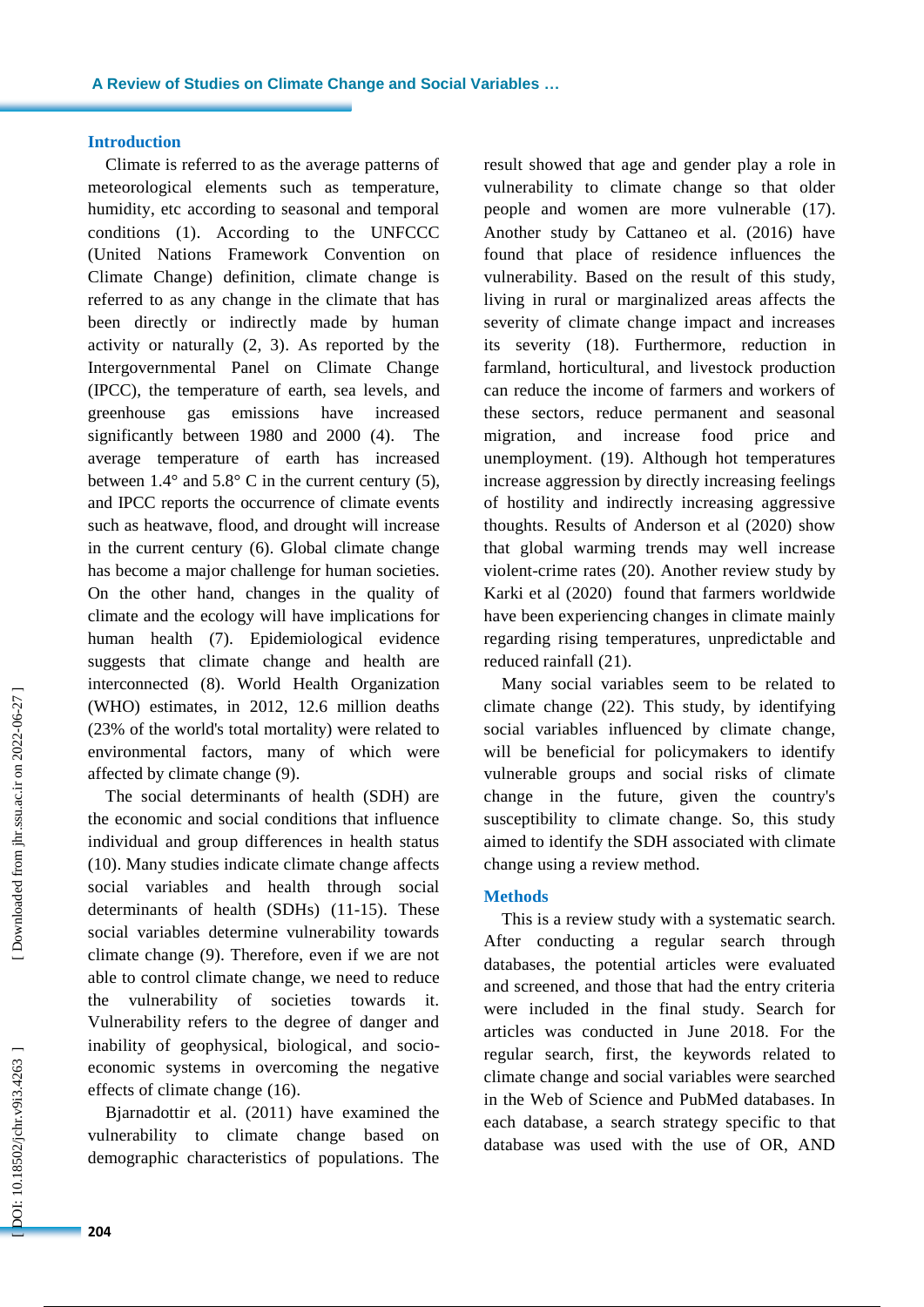operators. The following table shows the search strategy in each database.

Also, the list of English articles was saved in

Endnote software so that, duplicates could easily be deleted. Table 2 shows the inclusion and exclusion criteria.

**Table 1 .** The search strategy

| <b>Database</b> | <b>Search strategy</b>                                                                                                                                                                                                                                                                                                                                                                                                                                                                                                                                                                                                                                                                                                                                                                                                                                                                                                                                                                                                                                                                                                                                                                                                                                                                                                                                                                                                                                                                                                                                                                                                                                                               |  |  |  |  |
|-----------------|--------------------------------------------------------------------------------------------------------------------------------------------------------------------------------------------------------------------------------------------------------------------------------------------------------------------------------------------------------------------------------------------------------------------------------------------------------------------------------------------------------------------------------------------------------------------------------------------------------------------------------------------------------------------------------------------------------------------------------------------------------------------------------------------------------------------------------------------------------------------------------------------------------------------------------------------------------------------------------------------------------------------------------------------------------------------------------------------------------------------------------------------------------------------------------------------------------------------------------------------------------------------------------------------------------------------------------------------------------------------------------------------------------------------------------------------------------------------------------------------------------------------------------------------------------------------------------------------------------------------------------------------------------------------------------------|--|--|--|--|
| <b>PubMed</b>   | (('climate change' [Title/Abstract] OR 'global warming' [Title/Abstract] OR 'climate<br>variability' [Title/Abstract] OR 'greenhouse effect' [Title/Abstract] OR 'GHGE'<br>[Title/Abstract]) AND ((('social' [MeSH Terms] OR 'social' [Title/Abstract]) OR ('social'<br>determinant of health' [MeSH Terms] OR 'social determinant of health' [Title/Abstract])<br>OR ('SDH' [MeSH Terms] OR 'SDH' [Title/Abstract]) OR ('racism' [Title/Abstract]) OR<br>('race' [Title/Abstract]) OR ('sex' [Title/Abstract]) OR ('Lifestyle' [Title/Abstract]) OR<br>('gender' [Title/Abstract]) OR ('Age' [Title/Abstract]) OR ('Lifestyle' [Title/Abstract])<br>OR ('Occupation*' [Title/Abstract]) OR ('employment' [MeSH Terms] OR 'employment'<br>[Title/Abstract]) OR ('demographic' [Title/Abstract]) OR ('Unemployment'<br>[Title/Abstract]) OR ('Socio-economic' [Title/Abstract]) OR ('SEC' [Title/Abstract]) OR<br>('migration' [Title/Abstract]) OR ('education' [Title/Abstract]) OR ('crime'<br>[Title/Abstract]) OR ('diet' [Title/Abstract]) OR ('behavior' [Title/Abstract]) OR ('Social<br>[Title/Abstract]) OR ('business' [Title/Abstract]) OR ('housing'<br>networks'<br>[Title/Abstract]) OR ('social movement' [Title/Abstract]) OR ('Violence' [Title/Abstract])<br>OR ('income' [Title/Abstract]) OR ('Population changes' [Title/Abstract]) OR ('exercise'<br>[Title/Abstract]) OR ('Alcohol' [Title/Abstract]) OR ('drugs' [Title/Abstract]) OR ('GDP'<br>[Title/Abstract]) OR ('productivity' [Title/Abstract]) OR ('civil conflict' [Title/Abstract])<br>OR ('welfare' [Title/Abstract]) OR ('wellbeing' [Title/Abstract]) OR ('vulnerability'<br>[Title/Abstract])) |  |  |  |  |
| Web of science  | TI=("climate change" OR "global warming" OR "climate variability" OR "greenhouse"<br>effect' OR 'GHGE')) AND TI= ('social' OR 'social determinant of health' OR 'SDH' OR<br>'racism' OR 'race' OR 'sex' OR 'Lifestyle' OR 'gender' OR 'Age' OR 'Lifestyle' OR<br>'Occupation*' OR 'employment' OR 'demographic' OR 'Unemployment' OR 'Socio-<br>economic' OR 'SEC' OR 'migration' OR 'education' OR 'crime' OR 'diet' OR 'behavior'<br>OR 'Social networks' OR 'business' OR 'housing' OR 'social movement' OR 'Violence'<br>OR 'income' OR 'Population changes' OR 'exercise' OR 'Alcohol' OR 'drugs' OR<br>'GDP' OR 'productivity' OR 'civil conflict' OR 'welfare' OR 'wellbeing' OR                                                                                                                                                                                                                                                                                                                                                                                                                                                                                                                                                                                                                                                                                                                                                                                                                                                                                                                                                                                              |  |  |  |  |

Table 2 The inclusion and exclusion criteria

| Inclusion criteria                                               | <b>Exclusion criteria</b>               |
|------------------------------------------------------------------|-----------------------------------------|
| - Articles that examined the association of at least one of the  | - Articles related to non-human species |
| climate change variables with social determinants.               | (birds, fish, etc)                      |
| - Qualitative and quantitative studies that have sued scientific |                                         |
| methods.                                                         |                                         |

The Prisma protocol was used to screen and evaluate the articles. In the initial search using the keywords, 12097 articles were obtained and after the elimination of duplicate and non -related articles , 5932 articles remained. The cases of letter to the editor were also excluded from the study. After studying the abstracts, 342 articles were excluded based on entry and exit criteria

'vulnerability'))

(studies that were not related to climate change and SDH) and 43 articles remained. In the next phase, the full text of the articles was evaluated by two evaluators individually. If consensus was not reached, the consensus method was used.

Based on the reviews, 23 papers were finally included in the study (Figure 1).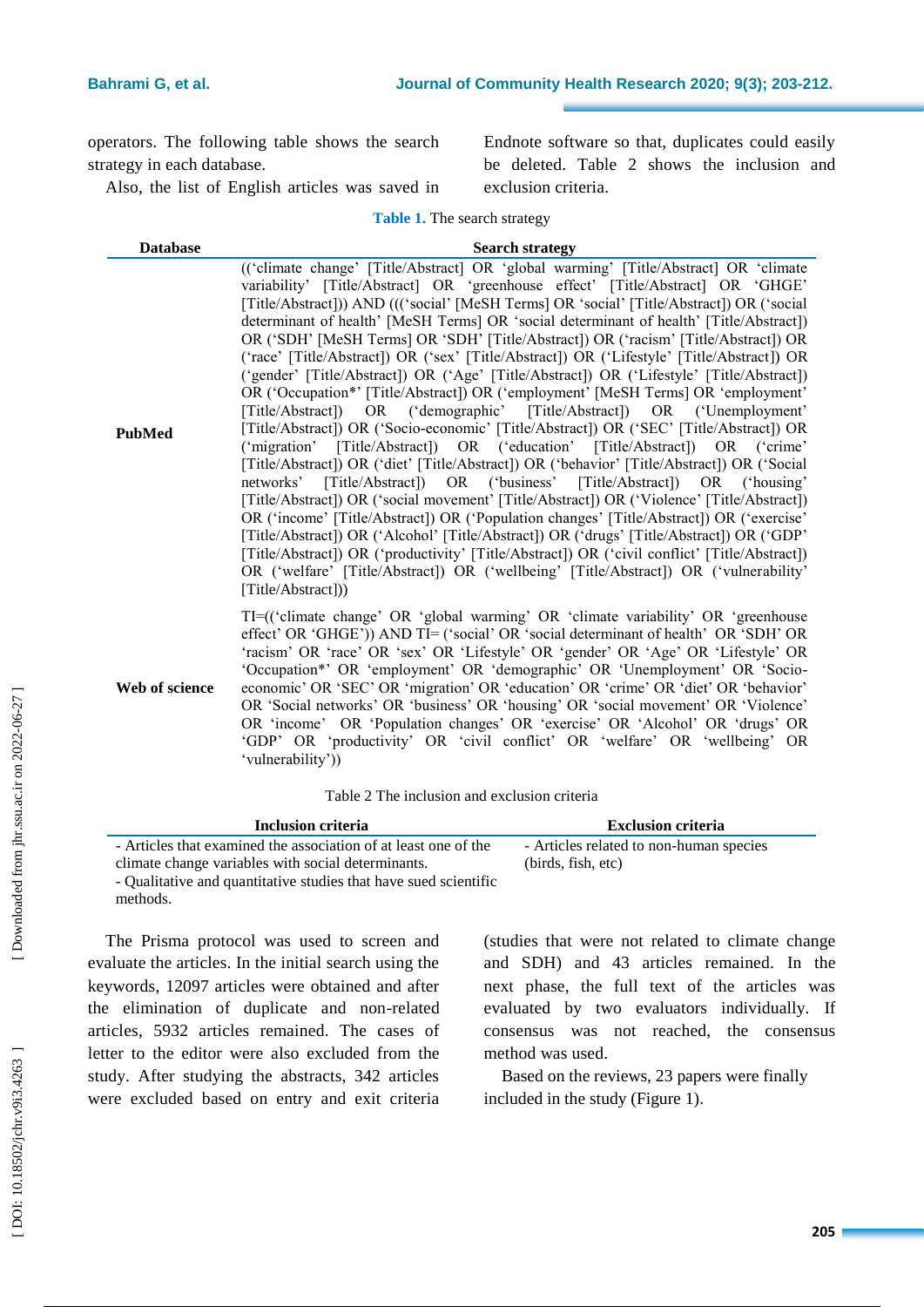## **A Review of Studies on Climate Change and Social Variables …**



**Figure 1.** Articles identified in the stages of screening, quality assessment, and entry in the study

It should be noted that the intention was not to carry out a systematic review at this stage, but to use a systematic search, so the screening stages were carried out systematically according to the criteria of the research team. Finally, the articles most closely related to the subject of the study were reviewed.

### **Results**

The present study reviewed 23 articles. According to the findings of this study, temperature and precipitation are among the climate variables, and any change s in them result in behavior changes. Evidence suggest s that personal violence can be increased at high

temperature s and low rainfall conditions (23, 24) to the extent that, the rate of rape changes with changing climatic variables. Evidence show s that at high temperatures, the reported incidence of rape increases (25) . Increasing temperature and decreasing rainfall are associated with anti -social behavior against service workers, corruption in social media, and crime and violence such as murder, retaliation, theft, and attack (26), which take place in poorer and more rural areas with more agricultural context (27). In addition to personal violence, group violence is also associated with climatic variables. Warmer weather conditions have increased the protests and violence of rebels in India (28) , urban wars in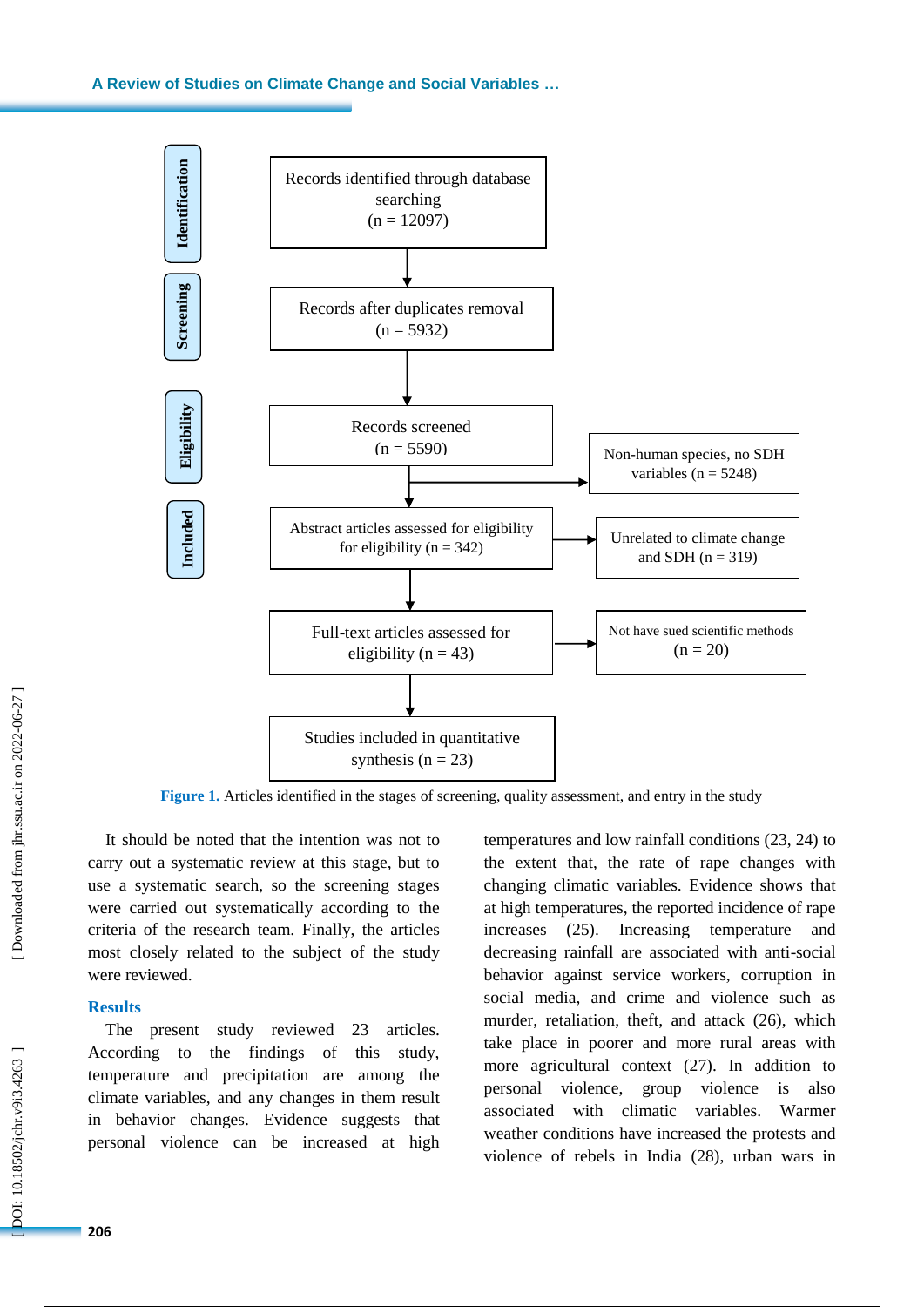Somalia (29), and invasions in Brazil (28) . The riots may happen to protest against the government's policies towards increasing climate change. Inter -sectoral interactions are also affected by climate change. Institutional failures and the collapse of governments are linked to climate change. Social movements are also being formed to deal with climate change, which make s changes at the economic, social , and political levels.

There are also a number of faulty cycles that interconnect the impacts of climate change and exacerbate its effects. Bad economic conditions cause the villagers to migrate to cities (18), and on the other hand, the urbanization and expansion of cities accelerate climate change (30, 31) and its consequences.

Climate change has different effects on different population groups. Studies have shown that gender and place of residence can create different vulnerabilities toward climate change. Based on available evidence, women and the poor are more vulnerable to climate change. Women are more exposed to environmental hazards; for example in some areas, cooking and collection of food is the responsibility of women. Furthermore, women pay more attention to family members and relatives and less to themselves due to their sense of responsibility in providing services, so they are more exposed to the dangers of climate change and incidents. On the other hand, evidence has shown that women's dressing in some cultures makes them more vulnerable to climate change (32). Living in rural areas has a major effect on vulnerability towards climate change as they are highly dependent on agricultural and livestock production, which can be directly affected by climate change. Residents of rural areas are faced with a lack of job and food insecurity caused by reducing agricultural production due to climate change (agricultural water and precipitation

shortages), and this causes them to migrate to urban and industrial areas (33) .

The effects of climate change on health and social determinants of health cannot be dismissed. Social determinants of health broadly show the ways that climate change influence s health. For example, climate change affects health through agriculture, food production, education, work condition, number of workers, hours of work, unemployment, access to water, health services, and housing.

Climate change affects the vulnerability of some groups just like storms. For example, climate change has a significant impact on Coastal Community Social Vulnerability Index (CCSVI), which includes race, gender, age, and economic and social status (17). Evidence suggests that social and economic inequalities have a significant impact on access to health services and air conditioning systems, and other variables that increase vulnerability. For example, a study conducted in the United States has shown that black people are less likely to use a conditioning system than whites (34).

Many studies have revealed the impact of climate change on social variables. These variables can affect vulnerability or exposure to climate change by affecting health outcomes.

Table 3 shows that the list of SDH variables could be affected by climatic variables that are obtained in this review study. Climate change affects health through social determinants of health. It also plays a role in exposure or vulnerability through social determinants of health. These social variables can be divided into the following groups based on the conceptual framework of social determinants health provided by the Commission of Social Factors Affecting Health. Figure s 2 shows this division.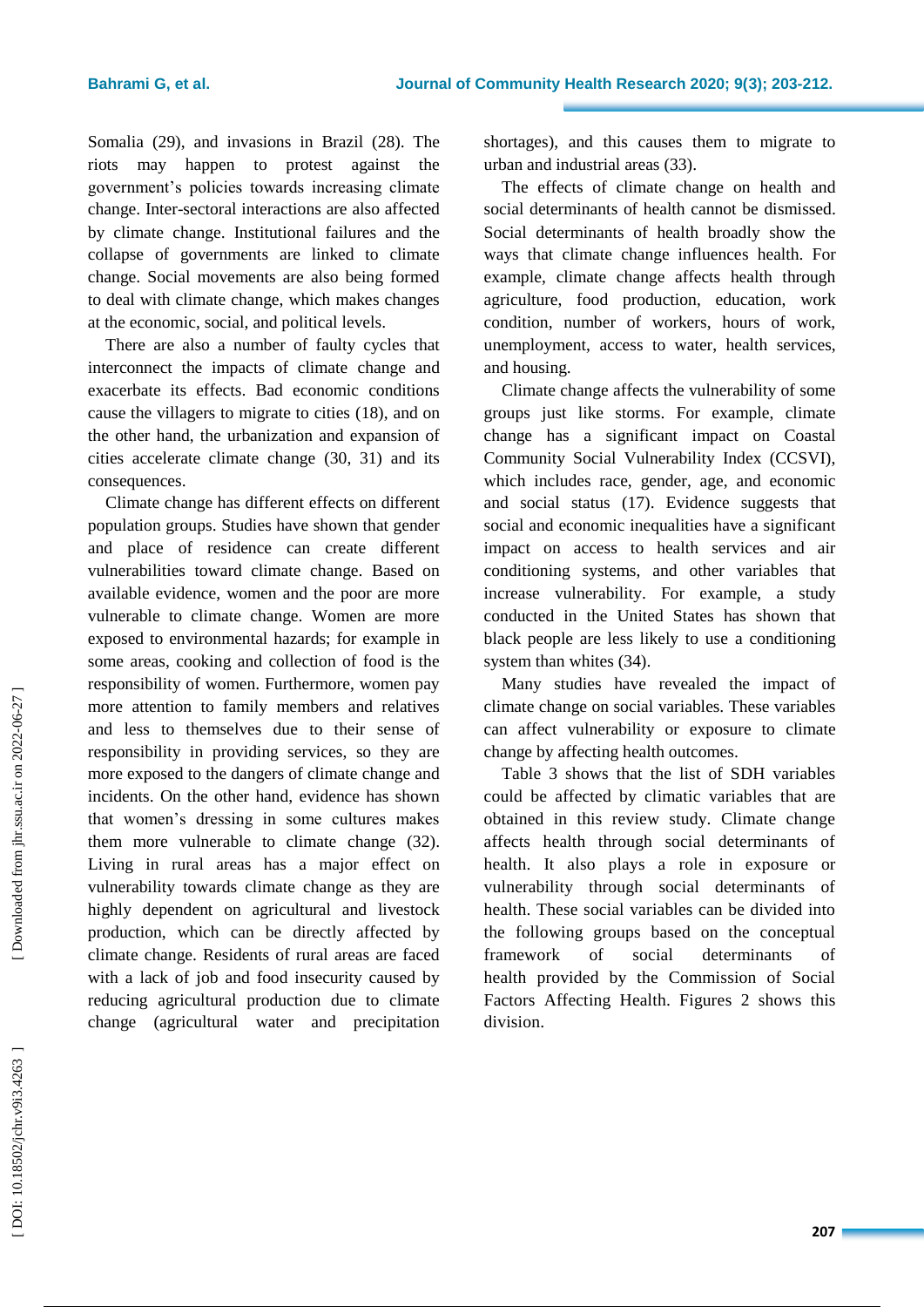| N <sub>0</sub> | <b>Source</b>         | Year | <b>Method</b>         | Social Variables Related To Climate Change   |
|----------------|-----------------------|------|-----------------------|----------------------------------------------|
| 1              | Sandesh Adhikari 2017 | 2017 | Review study          | Education                                    |
| 2              | Sandesh Adhikari 2017 | 2017 | Review study          | Access to food                               |
| 3              | Sandesh Adhikari 2017 | 2017 | Review study          | Access to health services                    |
| 4              | Cattaneo 2016         | 2016 | Cross-sectional study | Migration                                    |
| 5              | Carrillo PE 2015      | 2015 | Longitudinal study    | Gender                                       |
| 6              | Baylis P 2015         | 2015 | Cross-sectional study | Corruption in social media                   |
| 7              | Jessoe K 2014         | 2014 | Panel data analysis   | Unemployment                                 |
| 8              | Diao X 2014           | 2014 | Cross-sectional study | Urban warfare                                |
| 9              | Jessoe K 2014         | 2014 | Panel data analysis   | work condition                               |
| 10             | Jessoe K 2014         | 2014 | Panel data analysis   | Place of residence (city / village)          |
| 11             | Ranson M 2014         | 2014 | Panel data analysis   | Theft                                        |
| 12             | Ranson M 2014         | 2014 | Panel data analysis   | Crime                                        |
| 13             | Hsiang SM 2013        | 2013 | Systematic review     | Personal violence                            |
| 14             | Blakeslee D 2013      | 2013 | Longitudinal study    | Revenge/retaliation                          |
| 15             | Blakeslee D 2013      | 2013 | Longitudinal study    | Murder                                       |
| 16             | Kolb P, Gockel C      | 2012 | Experimental study    | Anti-social behavior against service workers |
| 17             | Bjarnadottir S 2011   | 2011 | Longitudinal study    | Age                                          |
| 18             | Bjarnadottir S 2011   | 2011 | Longitudinal study    | Race                                         |
| 19             | Bjarnadottir S 2011   | 2011 | Longitudinal study    | Socioeconomic status                         |
| 20             | Hidalgo FD 2010       | 2010 | Review study          | Social movement                              |
| 21             | Hidalgo FD 2010       | 2010 | Review study          | <b>Riots</b>                                 |
| 22             | Hidalgo FD 2010       | 2010 | Review study          | Group protests                               |
| 23             | Kenrick DT            | 1986 | Cross-sectional study | Rape                                         |

**Table 3.** SDH variables could be affected by climatic variables



**Figure 2, A .** level of SDH variables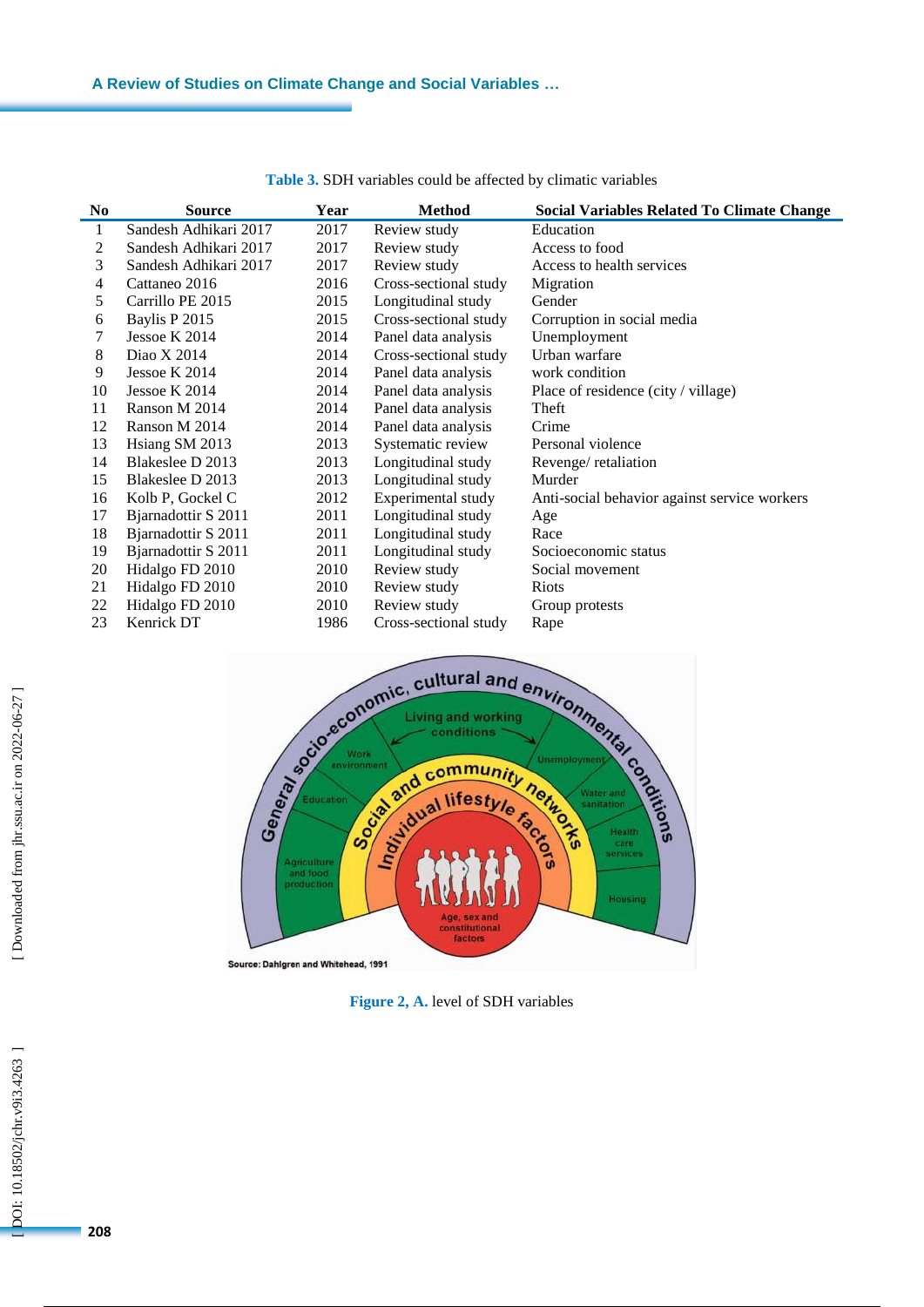

Figure 2, **B**. Division of social variables related to climate change based on impact levels

## **Discussion**

Climate change in the reviewed studies referred to changes in temperature, precipitation, humidity , and various phenomena such as floods and droughts that affect social variables at different levels of vulnerability in some groups. According to the results of the present study, the social variables associated with climate change include:

- Structural variables related to climate change (socioeconomic status)
- Variables related to social status and work condition (access to health services, unemployment, immigration, inequality, education, work condition, food security)
- Variables related to social relationships and social networks (social movements, urban warfare, riot, group protests, interpersonal violence)
- Individual variables related to lifestyle (place of living; city/village)
- Individual variables (age, race, gender)

Based on the review studies, it can be concluded that climate change has a wide range of SDH outcomes. As studies that indicate climate change affects social variables and health through social determinants of health (SDHs), the present study showed a relationship between climate change and SDH (11 -15).

In line with the present study, previous studies have concluded similar results and showed that violent behavior increases with increasing temperature (20). On the other hand, in line with Carlton et al (2016) , the result shows demographic characteristics such as age, gender, and race are effective invulnerability towards climate change by influencing the health outcomes (35). Burke et al (2015) examined the theft and crime, like this study, and found that deviations from moderate temperatures and precipitation patterns systematically increase conflict risk (36) .

The present study in line with a review study by Karki et al (2020), has shown that farmers and villagers are more vulnerable to climate change, and rural -to -city migration increases by increasing climate change (21). This study showed that age and gender play a role in vulnerability to climate change so that older people and women are more vulnerable which is in line with Bjarnadottir et al. (2011) study (17). Furthermore, this study concludes place of residence influences the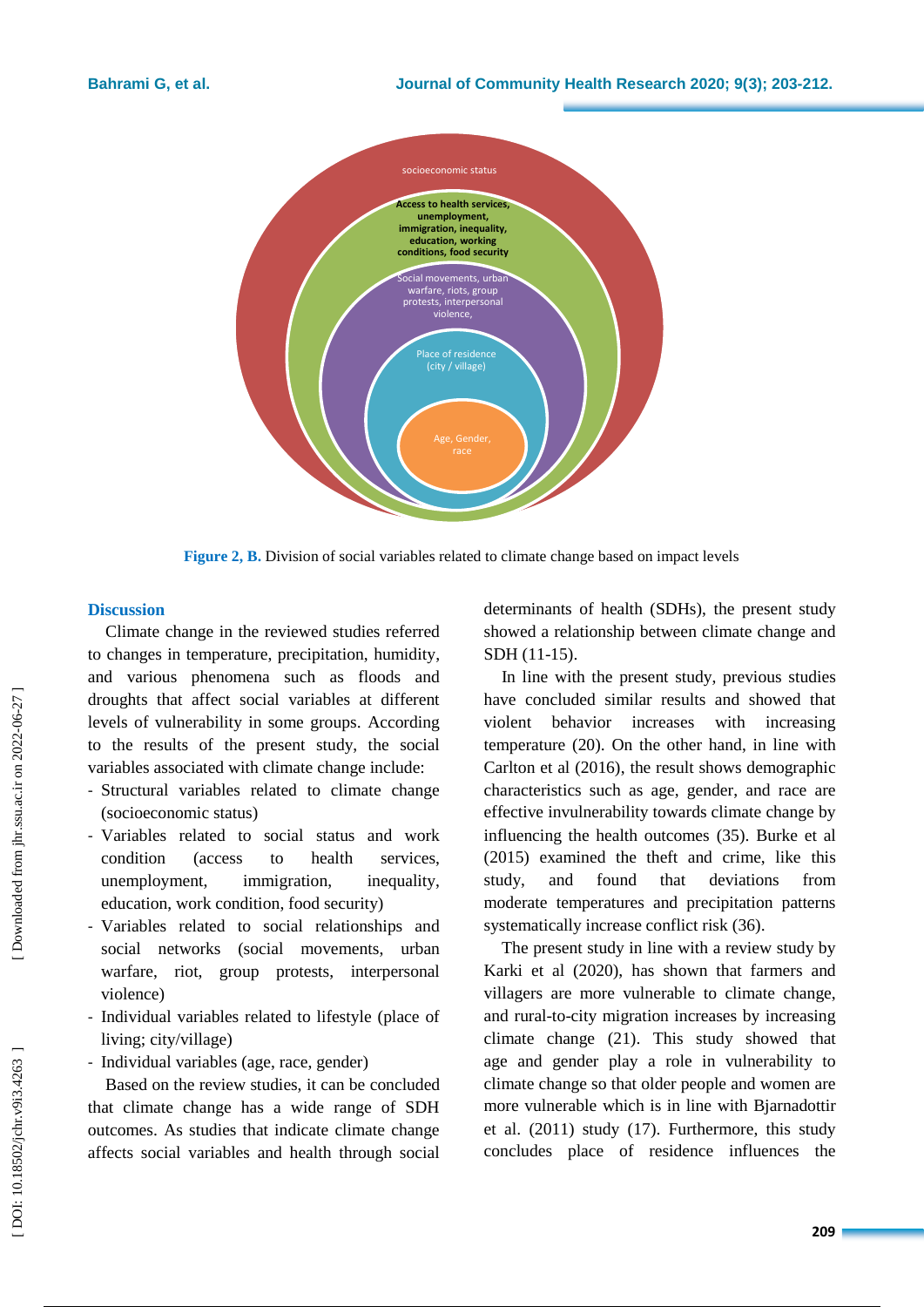vulnerability of climate change. The result in line with Cattaneo et al (2016) study, shows living in rural or marginalized areas affects the severity of climate change impact and increases its severity  $(18)$ .

Since most studies have not reported their results quantitatively, in this study, the quantitative report on the relationship between climate change and SDH outcomes had several limitations in some cases. There was no meta -analysis heterogeneity of the statistics in the review articles. There were also no critical appraisal tools available due to assessing the qualities of articles because this study is a kind of narrative review article but systematic search was used . Future research should focus on quantifying climate change impacts on specific areas with attention to the most vulnerable groups and the variation within these groups. Increased understanding of the drivers and destinations of migration will become ever more important for future planning in cities and rural areas.

## **Conclusion**

Based on the review of studies, it can be concluded that climate change has a wide range of social outcomes. On the other hand, environmental conditions have a significant impact on the social, mental , and physical health of people, and the climate and its change can be an effective determinant of health. Different groups have also a different vulnerability towards climate change, so that women, elderlies, children, villagers , and workers are more vulnerable to climate change. The paper has a noble idea and discussed the two important global issues that are social determinants of health and climate change. By identifying the social consequences of climate change, policies that facilitate adaption to this phenomenon or reduce its consequences can be made. At the current time, future social harms can be prevented by identifying the vulnerable groups, and supporting and empowering them.

Identifying the levels of climate change impact will help policymakers to precisely plan interventions to control or adapt to climate change

## **Acknowledgments**

This article is part of a Ph.D. dissertation entitled: "Health Impact Assessment of Climate Change in Iran", It has ethics approval (Code: IR.USWR.REC.1397.021) from the University of Social Welfare and Rehabilitation Science, Therefore, the authors are grateful to the aforementioned universities and research participants.

## **Author Contribution**

G.B conceived of the presented idea and H.S. and M.N verified the systematic search. H.S and A.S supervised the findings of this work. All authors discussed the results and contributed to the final manuscript.

### **Conflict of interest**

There is no conflict of interest.

## **Reference**

- 1.Arrow K, Solow R, Portney PR, et al. Report of the NOAA Panel on Contingent Valuation. Federal register. 1993; 58(10): 4601 -4614.
- 2. [Book] Parry ML. Assessing the Costs of Adaptation to Climate Change: A Review of the UNFCCC and Other Recent Estimates: Iied. 2009.
- 3.Baldwin A, Bettini G, Editors. Life Adrift: Climate Change, Migration, Critique. Rowman & Littlefield. 2017 May 24 .
- 4.Pachauri RK, Allen MR, Barros VR, et al. Climate change 2014: Synthesis Report. Contribution of Working Groups I, II And III to the Fifth Assessment Report of the Intergovernmental Panel on Climate Change: IPCC. 2014.
- 5. Levy K, Woster AP, Goldstein RS, et al. Untangling the Impacts of Climate Change on Waterborne Diseases: A Systematic Review of Relationships Between Diarrheal Diseases and Temperature, Rainfall, Flooding, and Drought. Environmental Science & Technology. 2016; 50(10): 4905 -4922.
- 6. Wu X, Lu Y, Zhou S, et al. Impact of Climate Change on Human Infectious Diseases: Empirical Evidence and Human Adaptation. Environment International. 2016; 86: 14 -23.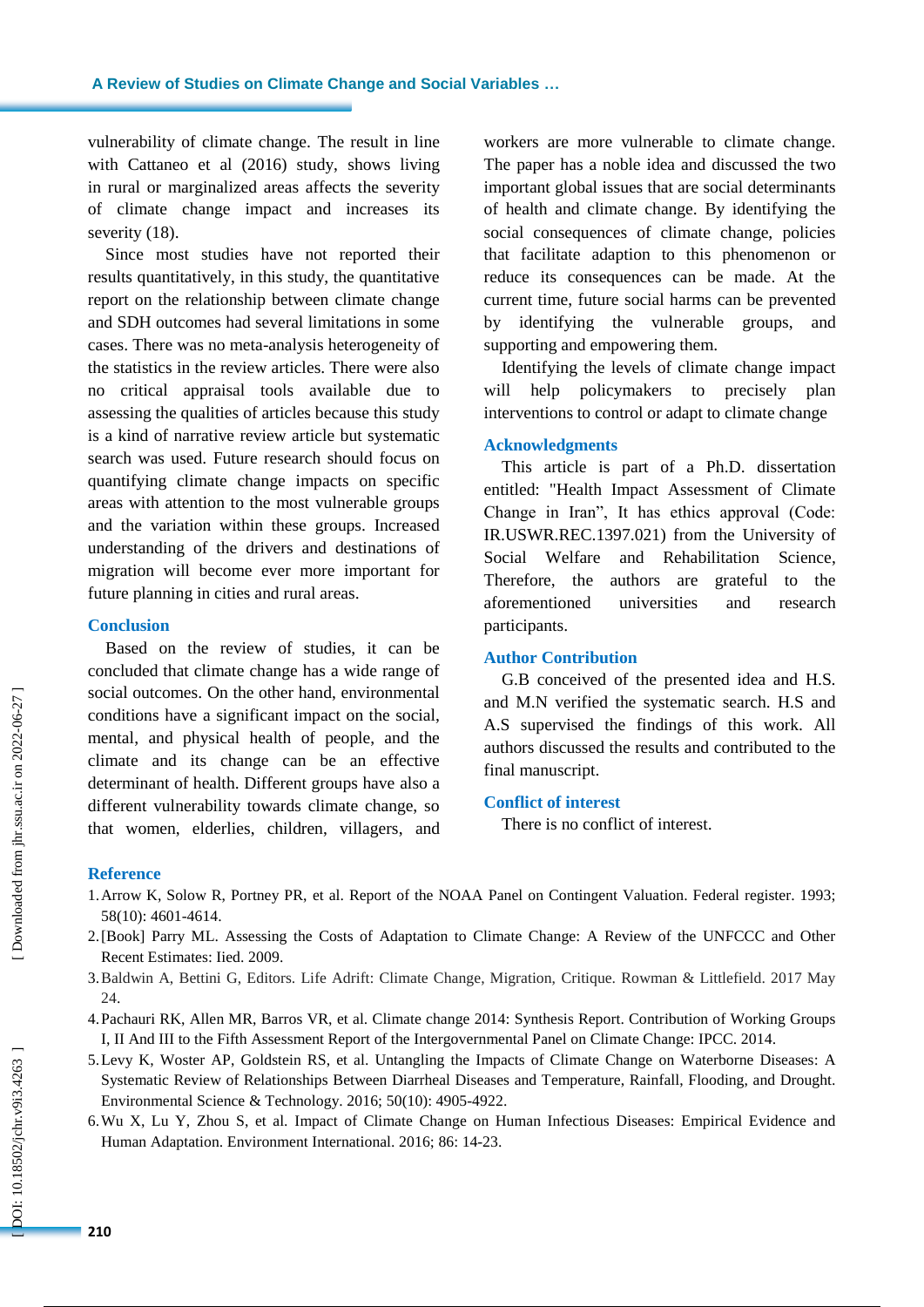- 7.Patz JA, Campbell -Lendrum D, Holloway T, et al. Impact of Regional Climate Change on Human Health. Nature. 2005; 438(7066): 310 -317 .
- 8.Analitis A, Michelozzi P, D'Ippoliti D, et al. Effects of Heat Waves on Mortality: Effect Modification and Confounding by Air Pollutants. Epidemiology. 2014; 25(1): 15 -22.
- 9.Watts N, Adger WN, Ayeb -Karlsson S, et al. The Lancet Countdown: Tracking Progress on Health and Climate Change. Lancet (London, England). The Lancet. 2017; 389(10074):1151 -1164.
- 10. Tarlov AR. Social Determinants of Health: The Sociobiological Translation. Health and Social Organization: Routledge . 2002: 87 -109.
- 11. Paavola J. Health Impacts of Climate Change and Health and Social Inequalities in the UK. Environmental Health. 2017; 16(1) : 61 - 68.
- 12. Kuehn L, McCormick S. Heat Exposure and Maternal Health in the Face of Climate Change. International Journal of Environmental Research and Public Health. 2017; 14(8): 853 .
- 13. Leyva EWA, Beaman A, Davidson PM. Health Impact of Climate Change in Older People: An Integrative Review and Implications for Nursing. Journal of Nursing Scholarship. 2017; 49(6): 670 -678.
- 14. Wang L, Zhong B, Vardoulakis S, et al. Air Quality Strategies on Public Health and Health Equity in Europe -A Systematic Review. International Journal of Environmental Research and Public Health. 2016; 13(12).
- 15. Brondizio ES, de Lima AC, Schramski S, et al. Social and Health Dimensions of Climate Change in the Amazon. Annals of Human Biology. 2016; 43(4): 405 - 414.
- 16. Brown VA. The Uses of Social and Environmental Health Indicators in Monitoring the Effects of Climate Change. Climatic Change. 1993; 25(3): 389 -403.
- 17. Bjarnadottir S, Li Y, Stewart MG. A Probabilistic -Based Framework for Impact and Adaptation Assessment of Climate Change on Hurricane Damage Risks and Costs. Structural Safety. 2011; 33(3):173-185.
- 18. Cattaneo C, Peri G. The Migration Response to Increasing Temperatures. Journal of Development Economics. 2016; 122: 127 - 146.
- 19. Bilsborrow RE, DeLargy PF. Land use, Migration, and Natural Resource Deterioration: The Experience of Guatemala and the Sudan. Population and Development Review. 1990; 16: 125 -47.
- 20. Helman D, Zaitchik BF. Temperature Anomalies affect Violent Conflicts in African and Middle Eastern Warm Regions. Global Environmental Change. 2020; 63: 102118.
- 21. Karki S, Burton P, Mackey B. The Experiences and Perceptions of Farmers about the Impacts of Climate Change And Variability on Crop Production: A Review. Climate and Development. 2020; 12(1): 80 -95.
- 22. Román-Palacios C, Wiens JJ. Recent Responses to Climate Change Reveal the Drivers of Species Extinction and Survival. Proceedings of the National Academy of Sciences. 2020; 117(8): 4211-7.
- 23. Hsiang SM, Burke M, Miguel E. Quantifying the Influence of Climate on Human Conflict. Science. 2013; 341(6151): e1235367.
- 24. Burke SEL, Sanson AV, Van Hoorn J. The Psychological Effects of Climate Change on Children. Current Psychiatry Reports. 2018; 20(5): 35 .
- 25. Kenrick DT, Macfarlane SW. Ambient Temperature and Horn Honking: A Field Study of the Heat/Aggression Relationship. Environment and Behavior. 1986; 18(2): 179 - 191.
- 26. Blakeslee DS, Fishman R. Rainfall Shocks and Property Crimes in Agrarian Societies: Evidence from India. Available at SSRN 2208292. 2013.
- 27. Iyer L, Topalova PB. Poverty and Crime: Evidence from Rainfall and Trade Shocks in India. Harvard Business School. BGIE Unit Working Paper. 2014
- 28. Hidalgo FD, Naidu S, Nichter S, et al. Economic Determinants of Land Invasions. The Review of Economics and Statistics. 2010; 92(3): 505 -23.
- 29. Maystadt JF, Ecker O, Mabiso A. Extreme Weather and Civil War in Somalia: Does Drought Fuel Conflict Through Livestock Price Shocks?. International Food Policy Research Institue. 2013 .
- 30. Feng S, Krueger AB, Oppenheimer M. Linkages Among Climate Change, Crop Yields and Mexico –US Cross Border Migration. Proceedings of the National Academy of Sciences. 2010; 107(32): 14257-62.
- 31. Cai R, Feng S, Oppenheimer M, et al. Climate Variability and International Migration: The Importance of the Agricultural Linkage. Journal of Environmental Economics and Management. 2016; 79: 135-151.